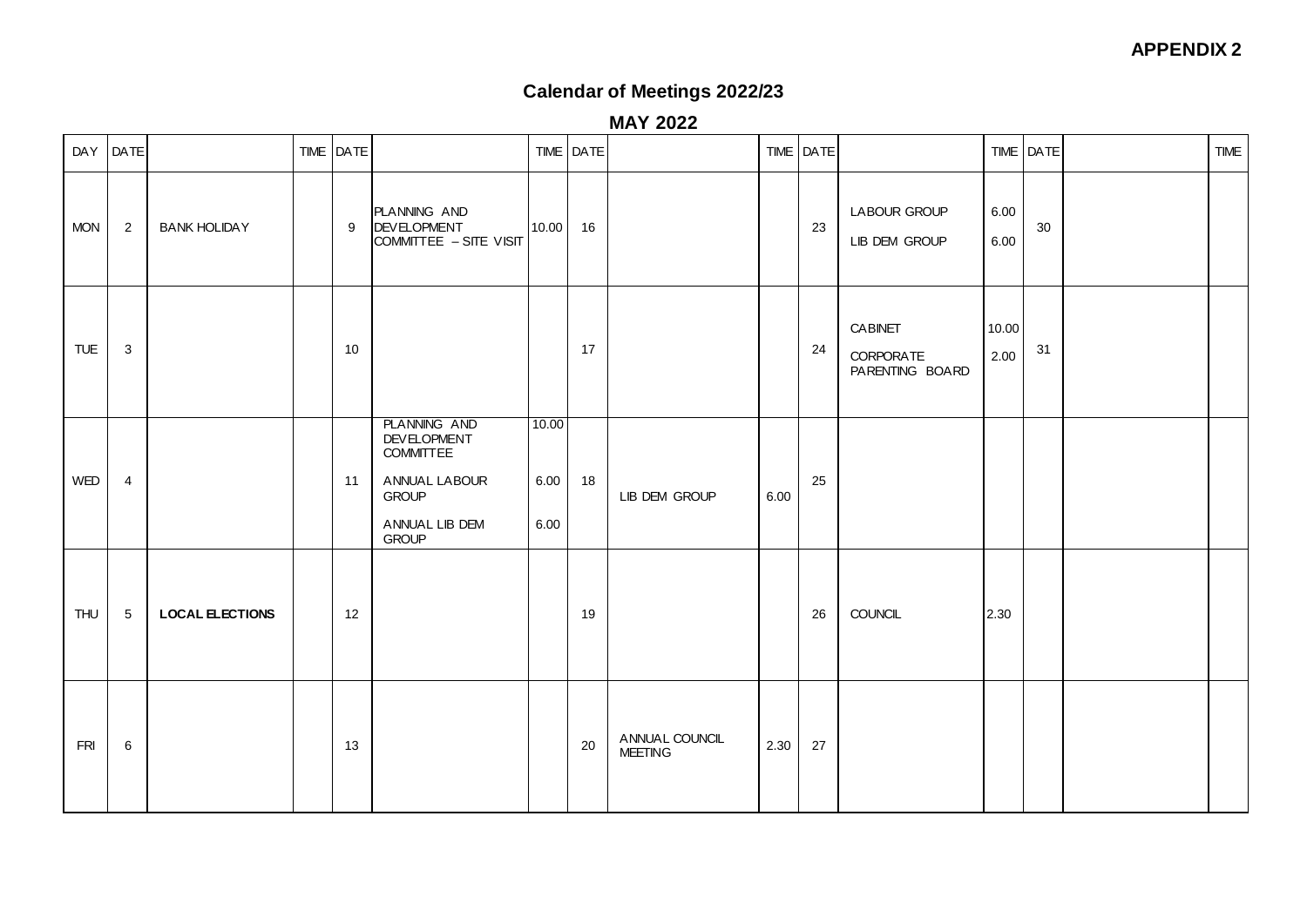#### **JUNE 2022**

| DAY DATE   |                |                     | TIME DATE      |                                                                                                                 |               | TIME DATE |                                                                                                             |               | TIME DATE |                                                                                                                                                     |                       | TIME DATE |                                                                                                             | <b>TIME</b>   |
|------------|----------------|---------------------|----------------|-----------------------------------------------------------------------------------------------------------------|---------------|-----------|-------------------------------------------------------------------------------------------------------------|---------------|-----------|-----------------------------------------------------------------------------------------------------------------------------------------------------|-----------------------|-----------|-------------------------------------------------------------------------------------------------------------|---------------|
| <b>MON</b> |                |                     | 6              |                                                                                                                 |               | 13        | <b>CORPORATE</b><br>RESPURCES OSC<br><b>COUNCILLOR</b><br>SUPPORT AND<br><b>DEVELOPMENT</b><br><b>GROUP</b> | 10.00<br>2.00 | 20        | <b>AUDIT AND</b><br><b>STANDARDS</b><br><b>COMMITTEE</b><br>HOUSING,<br>ENVIRONMENT AND<br><b>HEALTHY</b><br>COMMUNITIES OSC<br><b>LABOUR GROUP</b> | 10.00<br>1.30<br>6.00 | 27        |                                                                                                             |               |
| <b>TUE</b> |                |                     | $\overline{7}$ | PLANNING AND<br><b>DEVELOPMENT</b><br>COMMITTEE - SITE<br><b>VISIT</b><br><b>REGULATORY</b><br><b>COMMITTEE</b> | 10.00<br>1.30 | 14        | CARE, HEALTH AND<br>WELLBEING OSC                                                                           | 1.30          | 21        | <b>CABINET</b>                                                                                                                                      | 10.00                 | 28        | <b>SEMINAR</b>                                                                                              | 5.30          |
| <b>WED</b> | $\overline{1}$ |                     | 8              | <b>SEMINAR</b><br><b>PLANNING AND</b><br><b>DEVELOPMENT</b><br><b>COMMITTEE</b>                                 | 2.00<br>6.00  | 15        | <b>CORPORATE</b><br>ADVISORY GROUP                                                                          | 5.30          | 22        |                                                                                                                                                     |                       | 29        |                                                                                                             |               |
| THU        | $\overline{2}$ | <b>BANK HOLIDAY</b> | 9              | <b>PERSONNEL</b><br><b>APPEALS</b><br><b>COMMITTEE</b>                                                          | 10.00         |           | <b>FAMILIES OSC</b>                                                                                         | 1.30          | 23        |                                                                                                                                                     |                       | 30        | PLANNING AND<br><b>DEVELOPMENT</b><br>COMMITTEE - SITE<br><b>VISIT</b><br><b>STRATEGIC</b><br>HOUSING BOARD | 10.00<br>2.00 |
| <b>FRI</b> | 3              | <b>BANK HOLIDAY</b> | 10             |                                                                                                                 |               | 17        | <b>HEALTH AND</b><br><b>WELLBEING BOARD</b>                                                                 | 10.00         | 24        | PENSIONS AND PAY<br>SUB COMMITTEE                                                                                                                   | 10.00                 |           |                                                                                                             |               |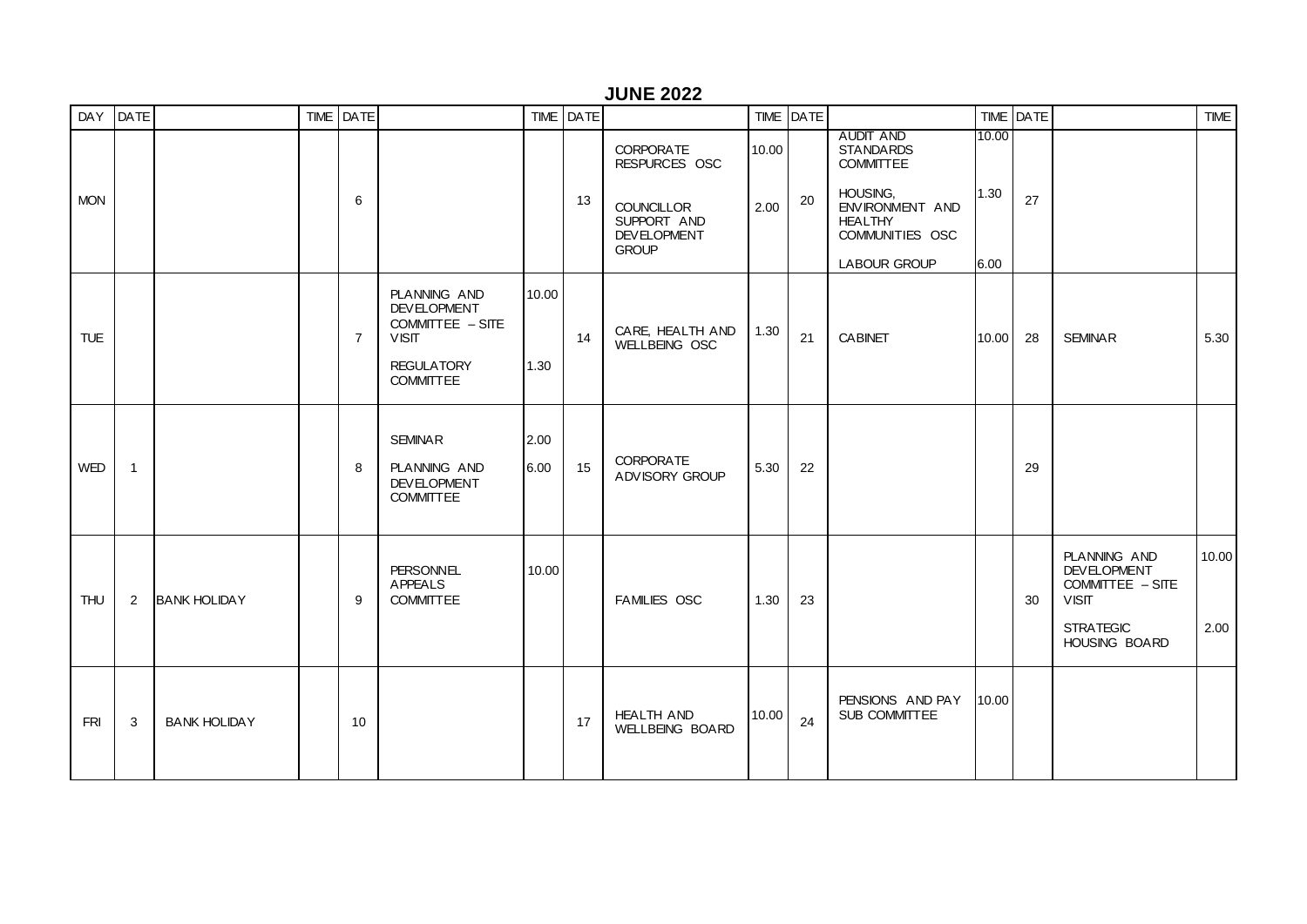|            |                |  |                |                                                                          |               |             | <b>JULY 2022</b>                                    |              |           |                                                                    |                      |           |                                                                        |             |
|------------|----------------|--|----------------|--------------------------------------------------------------------------|---------------|-------------|-----------------------------------------------------|--------------|-----------|--------------------------------------------------------------------|----------------------|-----------|------------------------------------------------------------------------|-------------|
|            | DAY DATE       |  | TIME DATE      |                                                                          |               | TIME   DATE |                                                     |              | TIME DATE |                                                                    |                      | TIME DATE |                                                                        | <b>TIME</b> |
| <b>MON</b> |                |  | 4              |                                                                          |               | 11          |                                                     |              | 18        | RIGHTS OF WAY<br>COMMITTEE<br><b>LABOUR GROUP</b><br>LIB DEM GROUP | 4.30<br>6.00<br>6.00 | 25        | AUDIT AND<br><b>STANDARDS</b><br><b>COMMITTEE</b>                      | 10.00       |
| <b>TUE</b> |                |  | $\sqrt{5}$     |                                                                          |               | 12          | <b>REGULATORY</b><br><b>COMMITTEE</b>               | 5.30         | 19        | <b>CABINET</b>                                                     | 10.00                | 26        |                                                                        |             |
| <b>WED</b> |                |  | 6              | PLANNING AND<br><b>DEVELOPMENT</b><br><b>COMMITTEE</b><br><b>SEMINAR</b> | 10.00<br>2.00 | 13          | <b>CORPORATE</b><br>ADVISORY GROUP<br>LIB DEM GROUP | 2.00<br>6.00 | 20        |                                                                    |                      | 27        |                                                                        |             |
| <b>THU</b> |                |  | $\overline{7}$ | <b>PERSONNEL</b><br><b>APPEALS</b><br><b>COMMITTEE</b>                   | 10.30         | 14          |                                                     |              | 21        | COUNCIL                                                            | 2.30                 | 28        | PLANNING AND<br><b>DEVELOPMENT</b><br>COMMITTEE - SITE<br><b>VISIT</b> | 10.00       |
| <b>FRI</b> | $\overline{1}$ |  | 8              |                                                                          |               | 15          | <b>HEALTH AND</b><br>WELLBEING BOARD                | 10.00        | 22        |                                                                    |                      | 29        |                                                                        |             |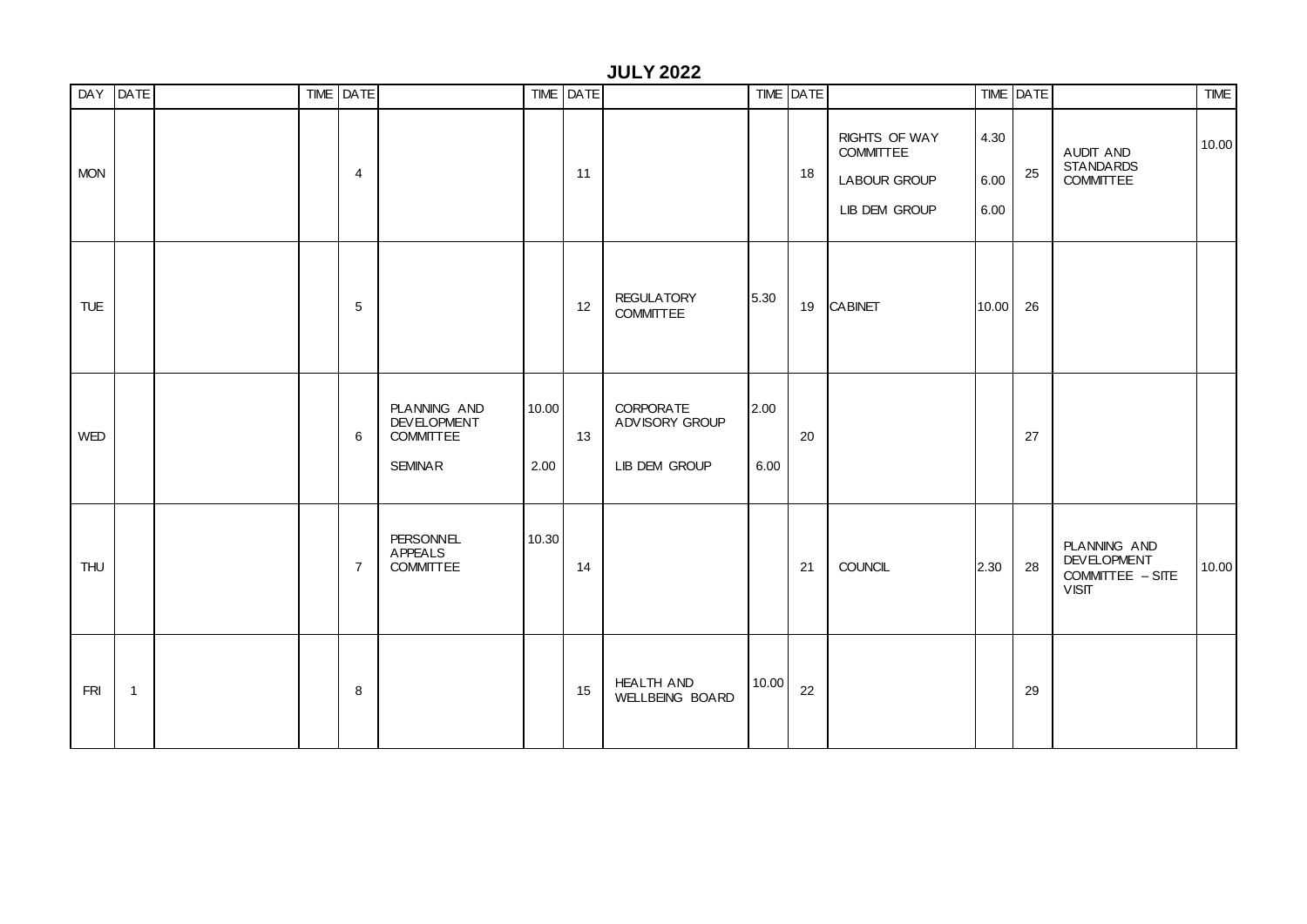### **AUGUST 2022**

|            | DAY DATE       |                                                        |          | TIME DATE        |                                |      | TIME DATE |  | TIME DATE |                                                                        |       | TIME DATE |                                                    | <b>TIME</b> |
|------------|----------------|--------------------------------------------------------|----------|------------------|--------------------------------|------|-----------|--|-----------|------------------------------------------------------------------------|-------|-----------|----------------------------------------------------|-------------|
| <b>MON</b> | $\overline{1}$ |                                                        |          | 8                |                                |      | 15        |  | 22        |                                                                        |       | 29        | <b>BANK HOLIDAY</b>                                |             |
| <b>TUE</b> | $\sqrt{2}$     |                                                        |          | $\boldsymbol{9}$ |                                |      | 16        |  | 23        |                                                                        |       | 30        |                                                    |             |
| WED        | $\mathbf{3}$   | PLANNING AND<br><b>DEVELOPMENT</b><br><b>COMMITTEE</b> | 10.00 10 |                  | <b>REGULATORY</b><br>COMMITTEE | 1.30 | 17        |  | 24        |                                                                        |       |           | PLANNING AND<br>31 DEVELOPMENT<br><b>COMMITTEE</b> | 10.00       |
| <b>THU</b> | $\overline{4}$ |                                                        |          | 11               |                                |      | 18        |  | 25        | PLANNING AND<br><b>DEVELOPMENT</b><br>COMMITTEE - SITE<br><b>VISIT</b> | 10.00 |           |                                                    |             |
| <b>FRI</b> | $\sqrt{5}$     |                                                        |          | 12               |                                |      | 19        |  | 26        |                                                                        |       |           |                                                    |             |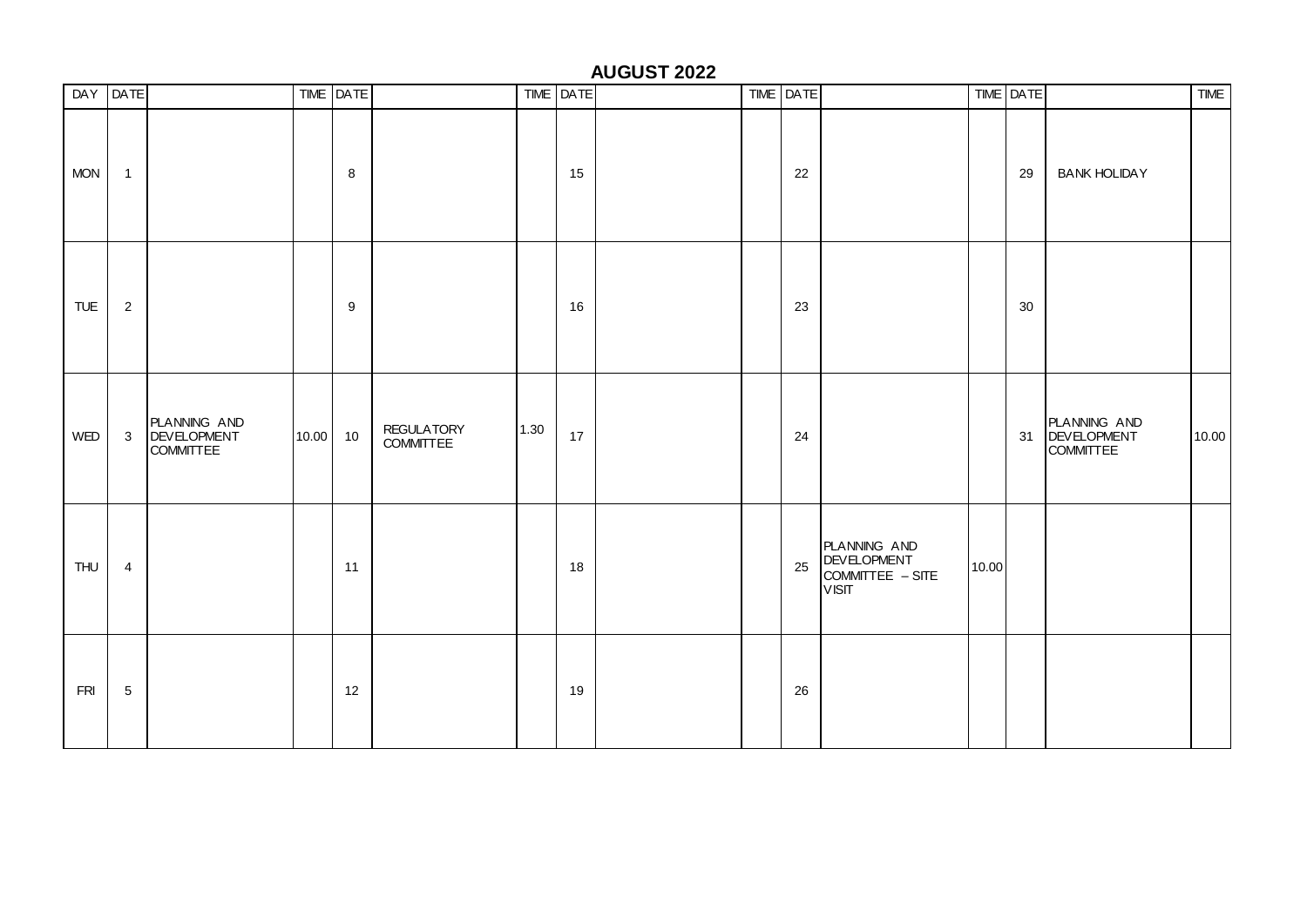### **SEPTEMBER 2022**

|            | DAY DATE       |  | TIME DATE      |                                                                                              |               | TIME   DATE |                                                                                                                 |                      | TIME DATE |                                                                                                                    |       | TIME DATE |                                                        | <b>TIME</b> |
|------------|----------------|--|----------------|----------------------------------------------------------------------------------------------|---------------|-------------|-----------------------------------------------------------------------------------------------------------------|----------------------|-----------|--------------------------------------------------------------------------------------------------------------------|-------|-----------|--------------------------------------------------------|-------------|
| <b>MON</b> |                |  | 5              | <b>CORPORATE</b><br>RESOURCES OSC                                                            | 10.00         | 12          | HOUSING,<br>ENVIRONMENT AND<br><b>HEALTHY</b><br>COMMUNITIES OSC<br><b>LABOUR GROUP</b><br><b>LIB DEM GROUP</b> | 1.30<br>6.00<br>6.00 | 19        |                                                                                                                    |       | 26        | AUDIT AND<br><b>STANDARDS</b><br><b>COMMITTEE</b>      | 10.00       |
| <b>TUE</b> |                |  | 6              | <b>REGULATORY</b><br><b>COMMITTEE</b><br>FOLLOWED BY<br><b>LICENSING</b><br><b>COMMITTEE</b> | 1.30          | 13          | <b>CABINET</b><br>CARE, HEALTH AND<br>WELLBEING OSC                                                             | 10.00<br>5.30        | 20        | <b>CORPORATE</b><br>PARENTING BOARD                                                                                | 2.00  | 27        |                                                        |             |
| <b>WED</b> |                |  | $\overline{7}$ | <b>SEMINAR</b><br><b>LIB DEM GROUP</b>                                                       | 2.00<br>6.00  | 14          | <b>PERSONNEL</b><br><b>APPEALS</b><br><b>COMMITTEE</b><br><b>CORPORATE</b><br>ADVISORY GROUP                    | 10.00<br>5.30        | 21        | <b>SEMINAR</b>                                                                                                     | 5.30  | 28        | PLANNING AND<br><b>DEVELOPMENT</b><br><b>COMMITTEE</b> | 6.00        |
| <b>THU</b> | $\overline{1}$ |  | 8              | <b>PERSONNEL</b><br><b>APPEALS</b><br><b>COMMITTEE</b><br><b>FAMILIES OSC</b>                | 10.30<br>1.30 | 15          | <b>COUNCIL</b>                                                                                                  | 2.30                 | 22        | PLANNING AND<br><b>DEVELOPMENT</b><br>COMMITTEE - SITE<br><b>VISIT</b><br>STRATEGIC HOUSING   2.00<br><b>BOARD</b> | 10.00 | 29        | <b>ACCOUNTS</b><br><b>COMMITTEE</b>                    | 11.00       |
| FRI        | 2              |  | 9              | <b>HEALTH AND</b><br>WELLBEING BOARD                                                         | 10.00         | 16          |                                                                                                                 |                      | 23        |                                                                                                                    |       | 30        |                                                        |             |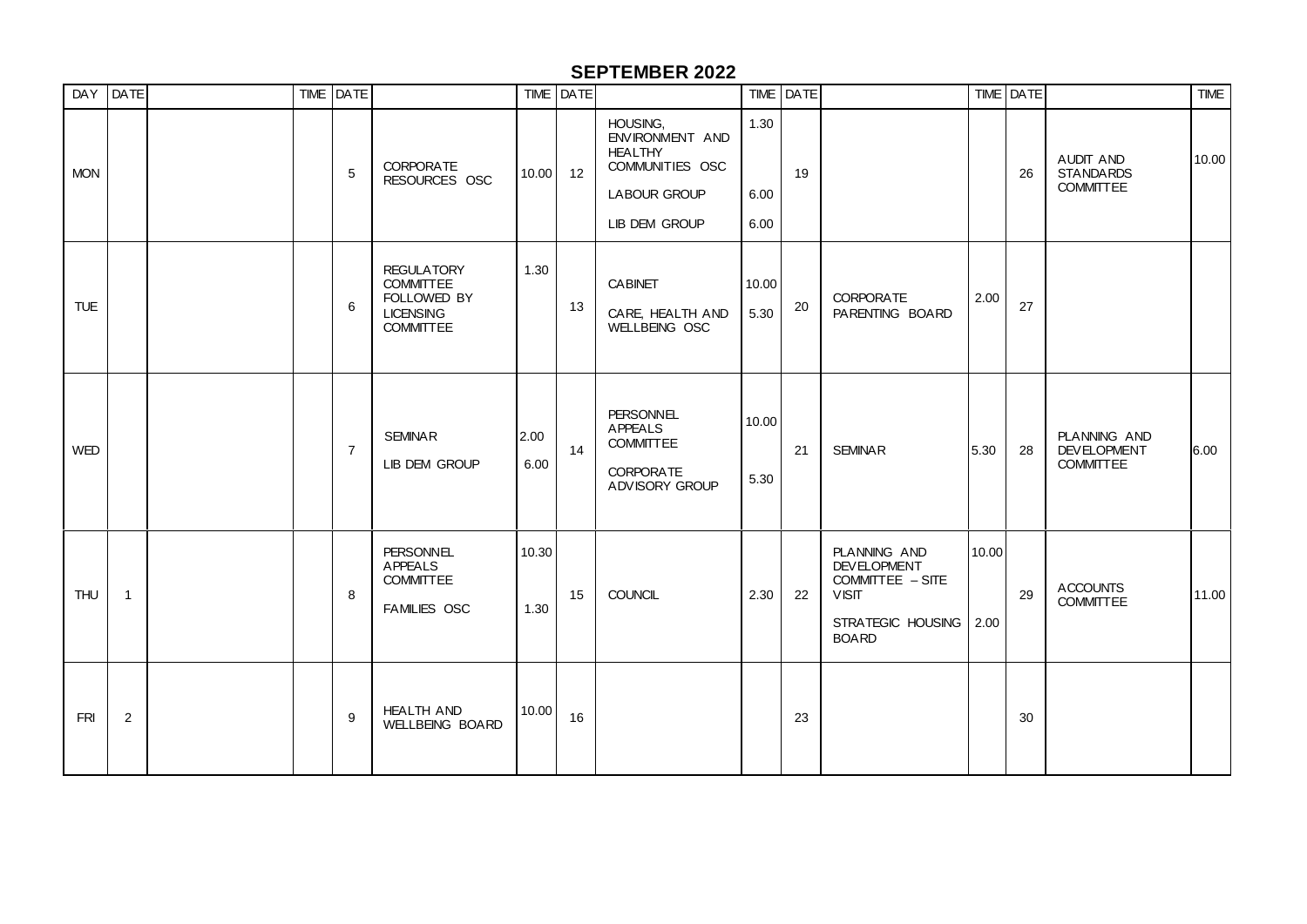### **OCTOBER 2022**

|            | DAY DATE       |                                                                        |       | TIME DATE |                                   |       | TIME DATE |                                                                                                        |               | TIME   DATE |                                                          |               | TIME DATE |                                                   | <b>TIME</b> |
|------------|----------------|------------------------------------------------------------------------|-------|-----------|-----------------------------------|-------|-----------|--------------------------------------------------------------------------------------------------------|---------------|-------------|----------------------------------------------------------|---------------|-----------|---------------------------------------------------|-------------|
| <b>MON</b> | 3              | <b>COUNCILLOR</b><br>SUPPORT AND<br><b>DEVELOPMENT</b><br><b>GROUP</b> | 2.00  | 10        |                                   |       | 17        |                                                                                                        |               | 24          | <b>CORPORATE</b><br>RESOURCES OSC<br><b>LABOUR GROUP</b> | 10.00<br>6.00 | 31        | AUDIT AND<br><b>STANDARDS</b><br><b>COMMITTEE</b> | 10.00       |
| <b>TUE</b> | $\overline{4}$ | <b>REGULATORY</b><br><b>COMMITTEE</b>                                  | 1.30  | 11        |                                   |       | 18        |                                                                                                        |               | 25          | <b>CABINET</b><br>CARE, HEALTH AND<br>WELLBEING OSC      | 10.00<br>1.30 |           |                                                   |             |
| <b>WED</b> | 5              |                                                                        |       | 12        | <b>SEMINAR</b>                    | 2.00  | 19        | HOUSING,<br>ENVIRONMENT AND<br><b>HEALTHY</b><br>COMMUNITIES OSC<br><b>CORPORATE</b><br>ADVISORY GROUP | 1.30<br>5.30  | 26          | PLANNING AND<br><b>DEVELOPMENT</b><br><b>COMMITTEE</b>   | 10.00         |           |                                                   |             |
| <b>THU</b> | 6              | <b>PERSONNEL</b><br><b>APPEALS</b><br><b>COMMITTEE</b>                 | 10.00 | 13        | PENSIONS AND PAY<br>SUB COMMITTEE | 10.00 | 20        | PLANNING AND<br><b>DEVELOPMENT</b><br>COMMITTEE - SITE<br><b>VISIT</b><br><b>FAMILIES OSC</b>          | 10.00<br>5.30 | 27          |                                                          |               |           |                                                   |             |
| <b>FRI</b> | $\overline{7}$ |                                                                        |       | 14        |                                   |       | 21        | <b>HEALTH AND</b><br><b>WELLBEING BOARD</b>                                                            | 10.00         | 28          |                                                          |               |           |                                                   |             |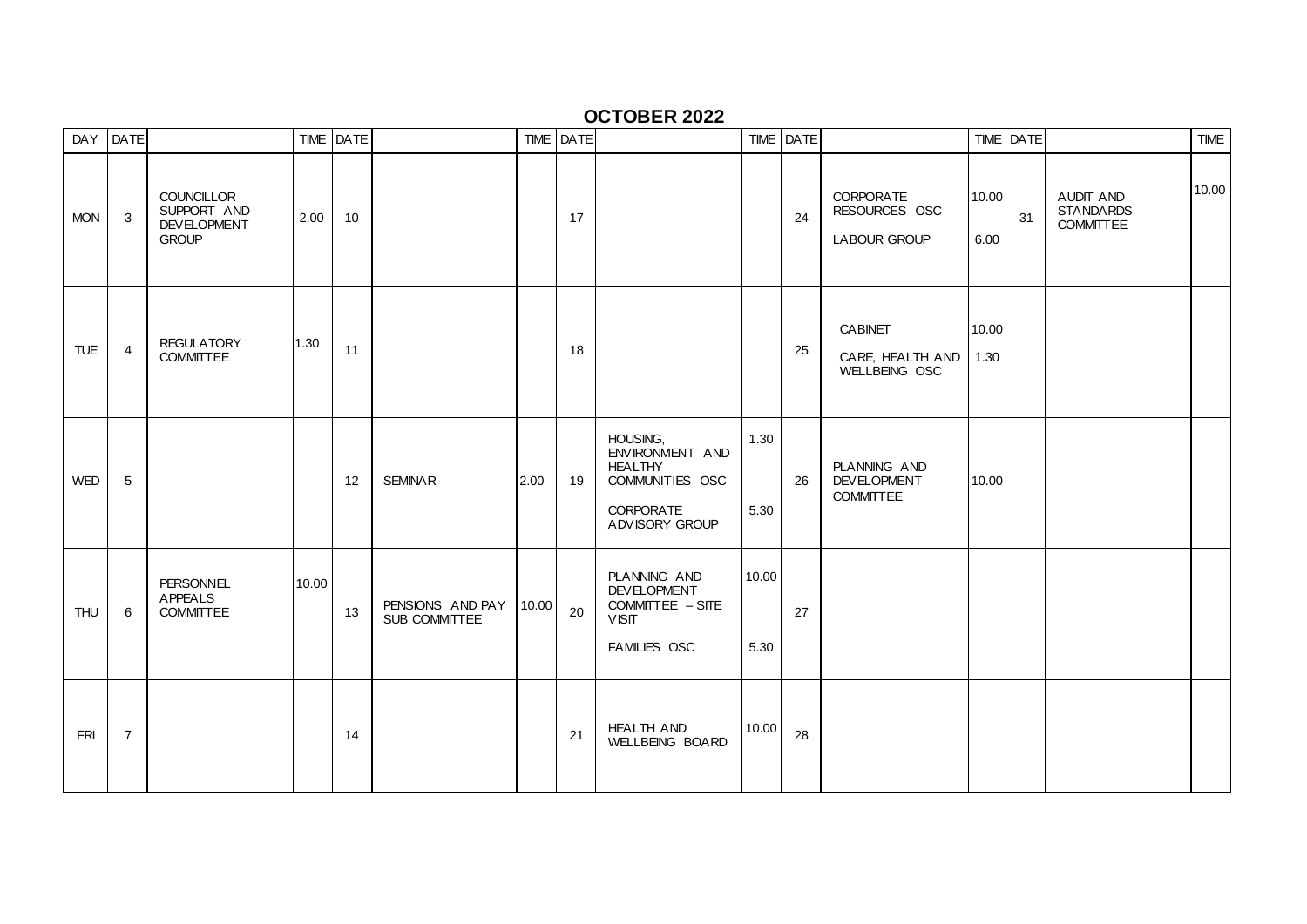### **NOVEMBER 2022**

| DAY DATE   |                |                                                                                      |               | TIME DATE      |                                                            |              | TIME DATE |                                                                        |       | TIME DATE |                                                                           |                      | TIME DATE |                                   | <b>TIME</b> |
|------------|----------------|--------------------------------------------------------------------------------------|---------------|----------------|------------------------------------------------------------|--------------|-----------|------------------------------------------------------------------------|-------|-----------|---------------------------------------------------------------------------|----------------------|-----------|-----------------------------------|-------------|
| <b>MON</b> |                |                                                                                      |               | $\overline{7}$ |                                                            |              | 14        |                                                                        |       | 21        | <b>RIGHTS OF WAY</b><br><b>COMMITTEE</b><br>LABOUR GROUP<br>LIB DEM GROUP | 4.30<br>6.00<br>6.00 | 28        | <b>CORPORATE</b><br>RESOURCES OSC | 10.00       |
| TUE        | $\mathbf{1}$   |                                                                                      |               | 8              |                                                            |              | 15        | <b>REGULATORY</b><br><b>COMMITTEE</b>                                  | 1.30  | 22        | <b>CABINET</b>                                                            | 10.00                | 29        |                                   |             |
| WED        | $\overline{2}$ | <b>SEMINAR</b>                                                                       | 5.30          | 9              | <b>CORPORATE</b><br><b>ADVISORY GROUP</b><br>LIB DEM GROUP | 2.00<br>6.00 | 16        | <b>SEMINAR</b>                                                         | 2.00  | 23        | PLANNING AND<br><b>DEVELOPMENT</b><br>COMMITTEE                           | 10.00                | 30        |                                   |             |
| <b>THU</b> | $\mathbf{3}$   | <b>PERSONNEL</b><br>APPEALS<br><b>COMMITTEE</b><br><b>STRATEGIC</b><br>HOUSING BOARD | 10.00<br>2.00 | 10             |                                                            |              | 17        | PLANNING AND<br><b>DEVELOPMENY</b><br>COMMITTEE - SITE<br><b>VISIT</b> | 10.00 | 24        | COUNCIL                                                                   | 2.30                 |           |                                   |             |
| <b>FRI</b> | $\overline{4}$ |                                                                                      |               | 11             |                                                            |              | 18        |                                                                        |       | 25        |                                                                           |                      |           |                                   |             |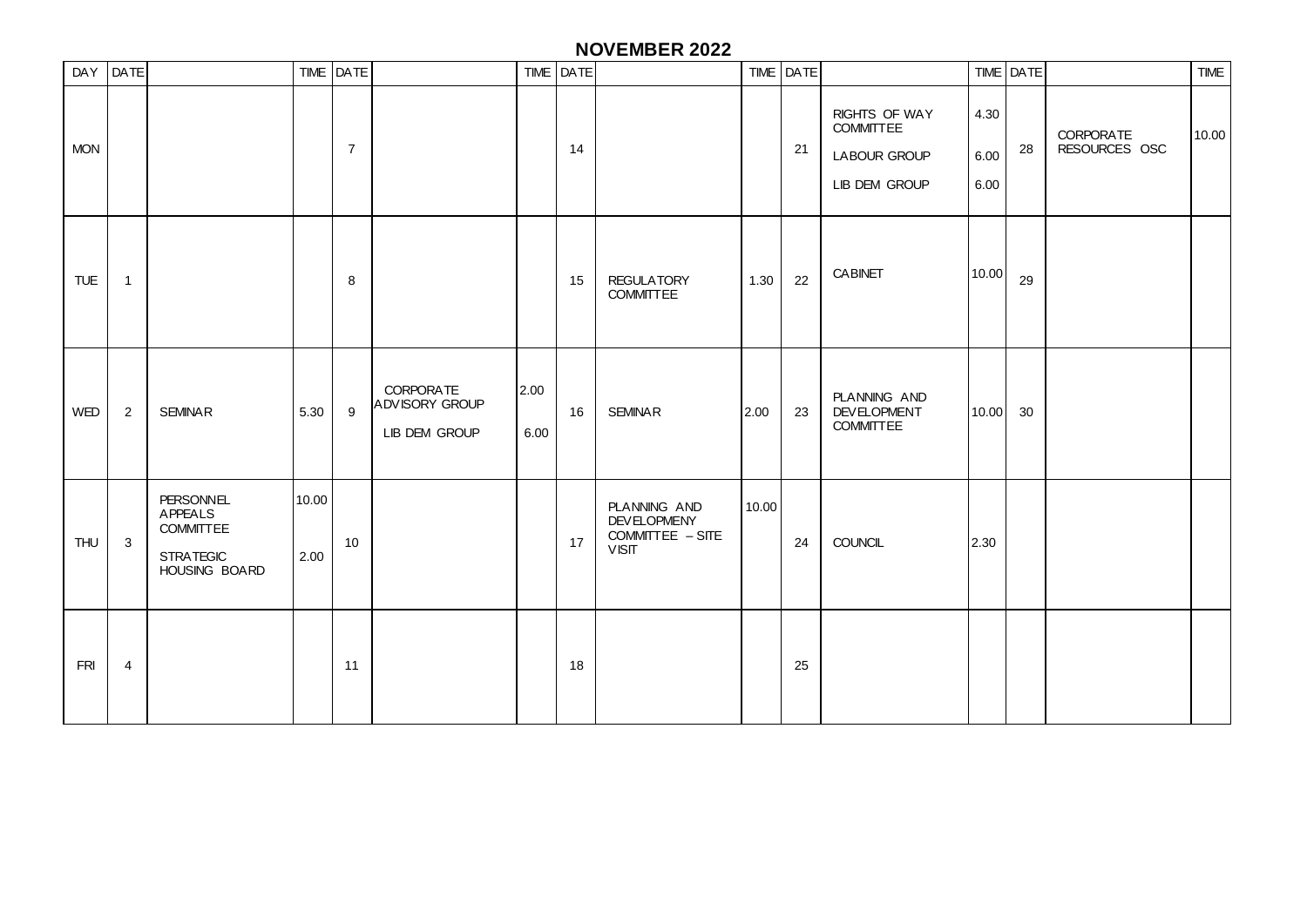## **DECEMBER 2022**

|            | DAY DATE       |                                                                        |               | TIME DATE      |                                                                  |      | TIME   DATE |                                                                        |       | TIME DATE |                                                        |               | TIME DATE |                     | <b>TIME</b> |
|------------|----------------|------------------------------------------------------------------------|---------------|----------------|------------------------------------------------------------------|------|-------------|------------------------------------------------------------------------|-------|-----------|--------------------------------------------------------|---------------|-----------|---------------------|-------------|
| <b>MON</b> |                |                                                                        |               | $\sqrt{5}$     | HOUSING,<br>ENVIRONMENT AND<br><b>HEALTHY</b><br>COMMUNITIES OSC | 1.30 | 12          |                                                                        |       | 19        | <b>LABOUR GROUP</b>                                    | 6.00          | 26        | <b>BANK HOLIDAY</b> |             |
| <b>TUE</b> |                |                                                                        |               | 6              | CARE, HEALTH AND<br>WELLBEING OSC                                | 1.30 | 13          | <b>REGULATORY</b><br><b>COMMITTEE</b>                                  | 1.30  | 20        | <b>CABINET</b><br><b>CORPORATE</b><br>PARENTING BOARD  | 10.00<br>2.00 | 27        | <b>BANK HOLIDAY</b> |             |
| <b>WED</b> |                |                                                                        |               | $\overline{7}$ | <b>CORPORATE</b><br>ADVISORY GROUP                               | 2.00 | 14          | <b>SEMINAR</b>                                                         | 2.00  | 21        | PLANNING AND<br><b>DEVELOPMENT</b><br><b>COMMITTEE</b> | 10.00         | 28        |                     |             |
| THU        | $\overline{1}$ | <b>PERSONNEL</b><br><b>APPEALS</b><br><b>COMMITTEE</b><br>FAMILIES OSC | 10.00<br>1.30 | 8              |                                                                  |      | 15          | PLANNING AND<br><b>DEVELOPMENT</b><br>COMMITTEE - SITE<br><b>VISIT</b> | 10.00 | 22        |                                                        |               | 29        |                     |             |
| <b>FRI</b> | $\overline{2}$ | <b>HEALTH AND</b><br>WELLBEING BOARD                                   | 10.00         | 9              |                                                                  |      | 16          |                                                                        |       | 23        |                                                        |               | 30        |                     |             |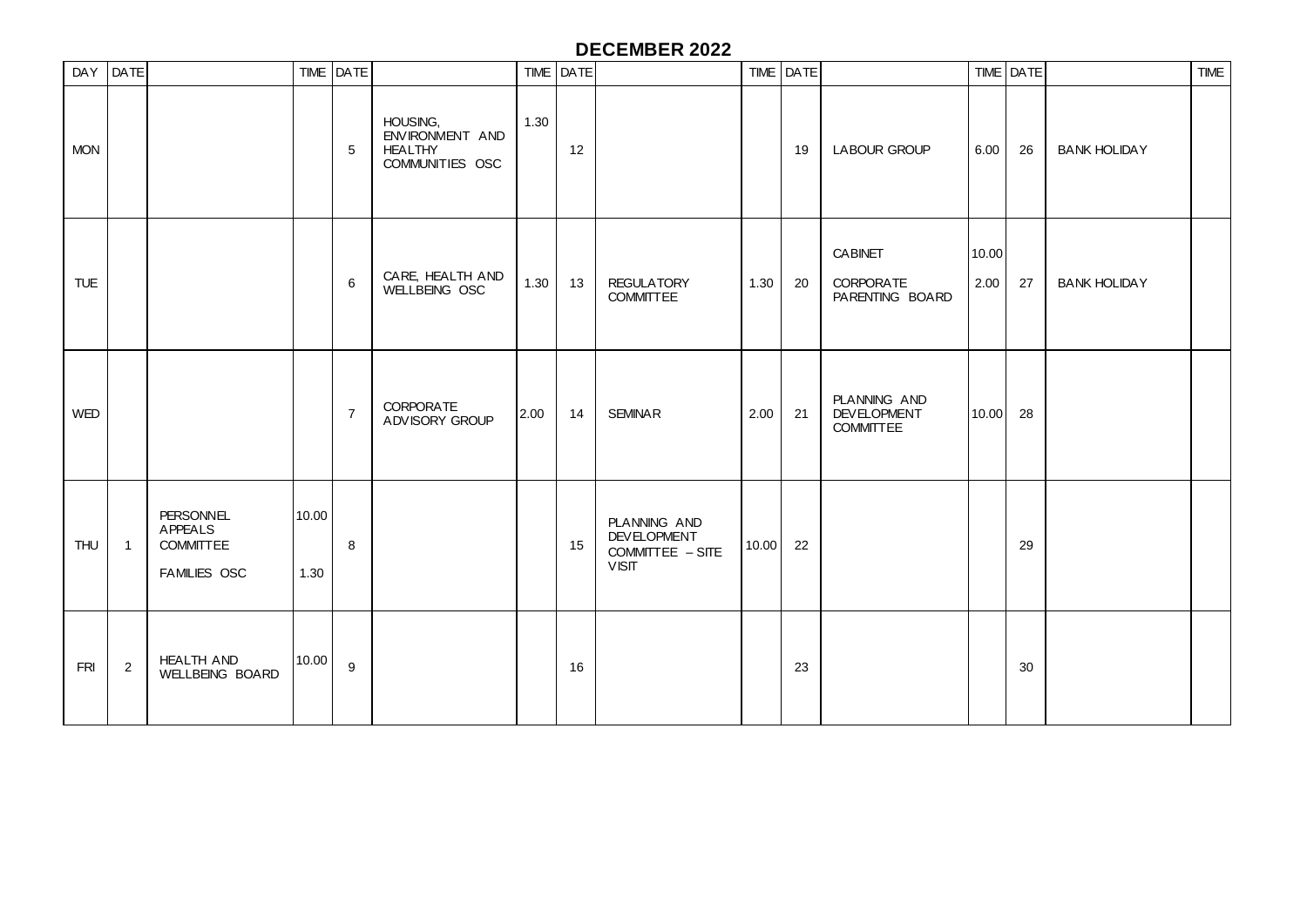### **JANUARY 2023**

| DAY        | <b>DATE</b>    |                     | TIME DATE |                                                                                      |               | TIME DATE |                                                                                        |               | TIME DATE |                                                                                  |                       | TIME DATE |                                                                                                                              | <b>TIME</b>   |
|------------|----------------|---------------------|-----------|--------------------------------------------------------------------------------------|---------------|-----------|----------------------------------------------------------------------------------------|---------------|-----------|----------------------------------------------------------------------------------|-----------------------|-----------|------------------------------------------------------------------------------------------------------------------------------|---------------|
| <b>MON</b> | $\overline{2}$ | <b>BANK HOLIDAY</b> | 9         |                                                                                      |               | 16        | <b>COUNCILLOR</b><br>SUPPORT AND<br><b>DEVELOPMENT</b><br><b>GROUP</b>                 | 2.00          | 23        | <b>CORPORATE</b><br>RESOURCES OSC<br><b>LABOUR GROUP</b><br><b>LIB DEM GROUP</b> | 10.00<br>6.00<br>6.00 | 30        | <b>AUDIT AND</b><br><b>STANDARDS</b><br><b>COMMITTEE</b><br>HOUSING.<br>ENVIRONMENT AND<br><b>HEALTHY</b><br>COMMUNITIES OSC | 10.00<br>1.30 |
| TUE        | 3              |                     | 10        |                                                                                      |               | 17        | <b>REGULATORY</b><br><b>COMMITTEE</b>                                                  | 1.30          | 24        | <b>CABINET</b>                                                                   | 10.00                 | 31        | CARE, HEALTH AND<br>WELLBEING OSC                                                                                            | 1.30          |
| WED        | $\overline{4}$ |                     | 11        | <b>SEMINAR</b>                                                                       | 2.00          | 18        | <b>CORPORATE</b><br>ADVISORY GROUP<br>LIB DEM GROUP                                    | 2.00<br>6.00  | 25        | PLANNING AND<br><b>DEVELOPMENT</b><br><b>COMMITTEE</b><br><b>SEMINAR</b>         | 10.00<br>5.30         |           |                                                                                                                              |               |
| <b>THU</b> | $\,$ 5 $\,$    |                     | 12        | <b>PERSONNEL</b><br>APPEALS<br><b>COMMITTEE</b><br><b>STRATEGIC</b><br>HOUSING BOARD | 10.00<br>2.00 | 19        | PLANNING AND<br><b>DEVELOPMENT</b><br>COMMITTEE - SITE<br><b>VISIT</b><br>FAMILIES OSC | 10.00<br>1.30 | 26        | PENSIONS AND PAY<br>SUB COMMITTEE<br><b>COUNCIL</b>                              | 10.00<br>2.30         |           |                                                                                                                              |               |
| <b>FRI</b> | 6              |                     | 13        |                                                                                      |               | 20        |                                                                                        |               | 27        | <b>HEALTH AND</b><br>WELLBEING BOARD                                             | 10.00                 |           |                                                                                                                              |               |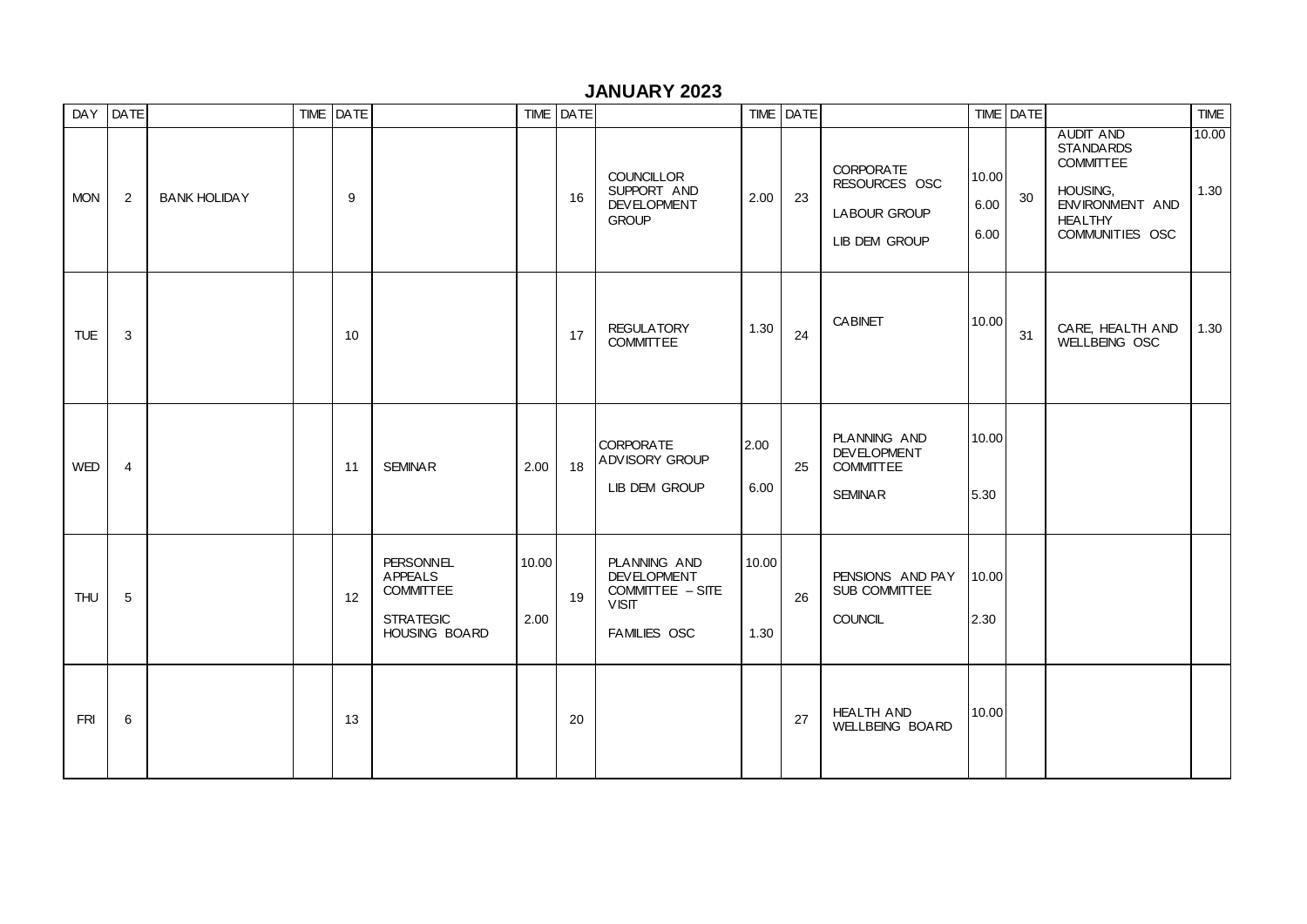### **FEBRUARY 2023**

|            | DAY DATE       |                                    |      | TIME DATE      |                                                 |       | TIME DATE |                                                                        |              | TIME DATE |                                                        |              | TIME DATE |                                     | <b>TIME</b> |
|------------|----------------|------------------------------------|------|----------------|-------------------------------------------------|-------|-----------|------------------------------------------------------------------------|--------------|-----------|--------------------------------------------------------|--------------|-----------|-------------------------------------|-------------|
| <b>MON</b> |                |                                    |      | 6              | <b>LABOUR GROUP</b>                             | 6.00  | 13        | LABOUR GROUP                                                           | 6.00         | 20        | <b>LABOUR GROUP</b><br>LIB DEM GROUP                   | 6.00<br>6.00 | 27        |                                     |             |
| <b>TUE</b> |                |                                    |      | $\overline{7}$ | <b>CORPORATE</b><br>ADVISORY GROUP              | 2.00  | 14        | <b>REGULATORY</b><br><b>COMMITTEE</b>                                  | 1.30         | 21        | <b>CABINET</b>                                         | 10.00        | 28        | <b>CORPORATE</b><br>PARENTING BOARD | 2.00        |
| WED        | $\overline{1}$ | <b>CORPORATE</b><br>ADVISORY GROUP | 2.00 | 8              | <b>SEMINAR</b>                                  | 5.30  | 15        | <b>SEMINAR</b><br>LIB DEM GROUP                                        | 2.00<br>6.00 | 22        | PLANNING AND<br><b>DEVELOPMENT</b><br><b>COMMITTEE</b> | 6.00         |           |                                     |             |
| THU        | $\overline{c}$ |                                    |      | 9              | <b>PERSONNEL</b><br>APPEALS<br><b>COMMITTEE</b> | 10.00 | 16        | PLANNING AND<br><b>DEVELOPMENT</b><br>COMMITTEE - SITE<br><b>VISIT</b> | 10.00        | 23        | <b>COUNCIL</b>                                         | 2.30         |           |                                     |             |
| FRI        | 3              |                                    |      | 10             |                                                 |       | 17        |                                                                        |              | 24        |                                                        |              |           |                                     |             |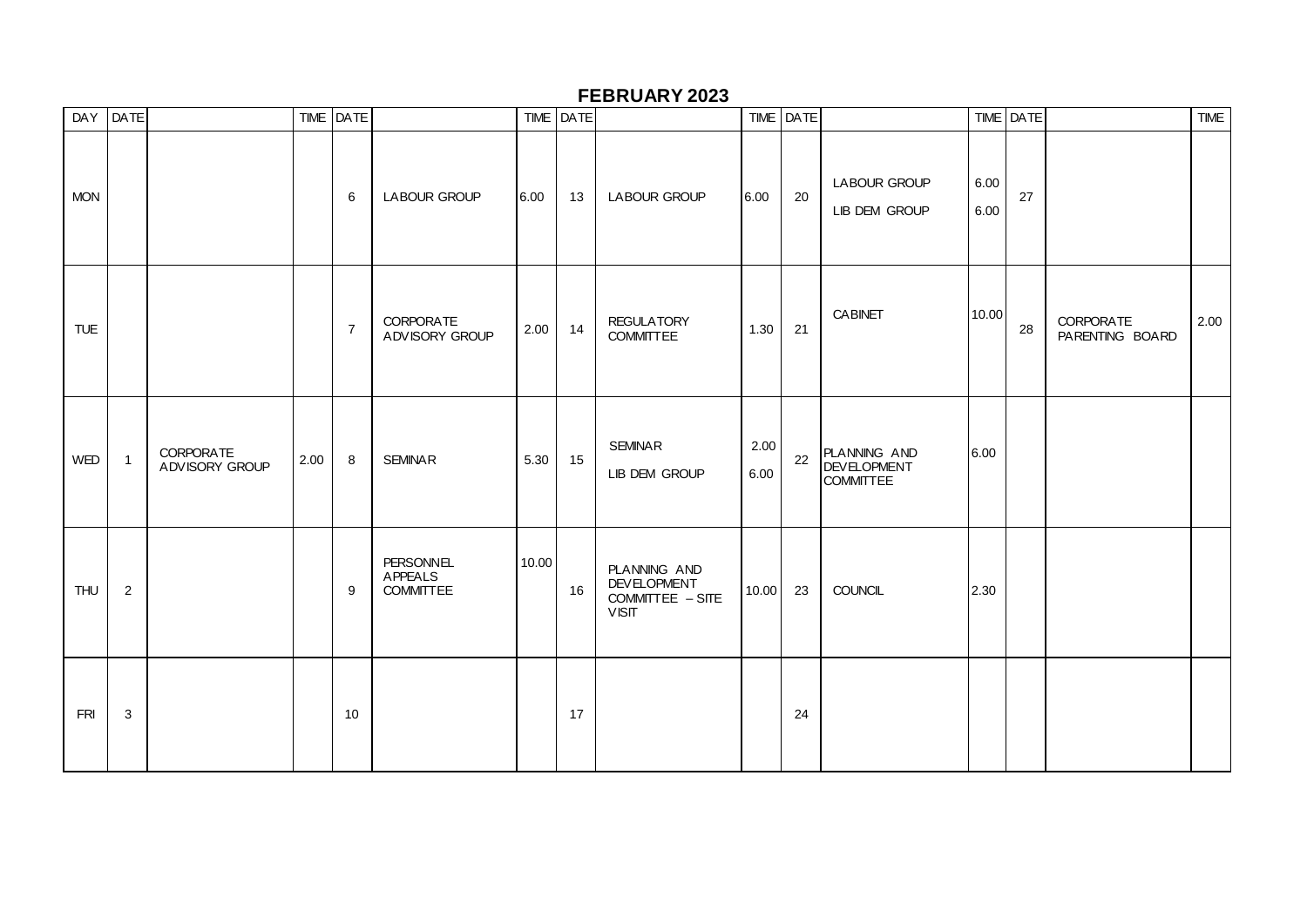# **MARCH 2023**

|            | DAY DATE       |                                   |      | TIME DATE      |                                                                                        |               | TIME   DATE |                                                                                                                                  |               | TIME DATE |                                                                                              |                      | TIME DATE |                | <b>TIME</b> |
|------------|----------------|-----------------------------------|------|----------------|----------------------------------------------------------------------------------------|---------------|-------------|----------------------------------------------------------------------------------------------------------------------------------|---------------|-----------|----------------------------------------------------------------------------------------------|----------------------|-----------|----------------|-------------|
| <b>MON</b> |                |                                   |      | 6              | AUDIT AND<br><b>STANDARDS</b><br><b>COMMITTEE</b><br><b>CORPORATE</b><br>RESOURCES OSC | 10.00<br>5.30 | 13          | HOUSING.<br>ENVIRONMENT AND<br><b>HEALTHY</b><br>COMMUNITIES OSC                                                                 | 5.30          | 20        | RIGHTS OF WAY<br><b>COMMITTEE</b><br><b>LABOUR GROUP</b><br>LIB DEM GROUP                    | 4.30<br>6.00<br>6.00 | 27        |                |             |
| <b>TUE</b> |                |                                   |      | $\overline{7}$ | CARE, HEALTH AND<br>WELLBEING OSC                                                      | 1.30          | 14          |                                                                                                                                  |               | 21        | <b>CABINET</b><br><b>REGULATORY</b><br><b>COMMITTEE</b>                                      | 10.00<br>1.30        | 28        |                |             |
| WED        | $\mathbf{1}$   |                                   |      | 8              | <b>SEMINAR</b>                                                                         | 5.30          | 15          | LIB DEM GROUP                                                                                                                    | 6.00          | 22        | PLANNING AND<br><b>DEVELOPMENT</b><br><b>COMMITTEE</b><br><b>CORPORATE</b><br>ADVISORY GROUP | 10.00<br>5.30        | 29        | <b>SEMINAR</b> | 2.00        |
| <b>THU</b> | $\overline{2}$ | <b>STRATEGIC</b><br>HOUSING BOARD | 2.00 | 9              | <b>FAMILIES OSC</b>                                                                    | 1.30          | 16          | PLANNING AND<br><b>DEVELOPMENT</b><br>COMMITTEE - SITE<br><b>VISIT</b><br><b>PERSONNEL</b><br><b>APPEALS</b><br><b>COMMITTEE</b> | 10.00<br>1.30 | 23        | <b>COUNCIL</b>                                                                               | 2.30                 | 30        |                |             |
| <b>FRI</b> | 3              |                                   |      | 10             | <b>HEALTH AND</b><br>WELLBEING BOARD                                                   | 10.00         | 17          |                                                                                                                                  |               | 24        |                                                                                              |                      | 31        |                |             |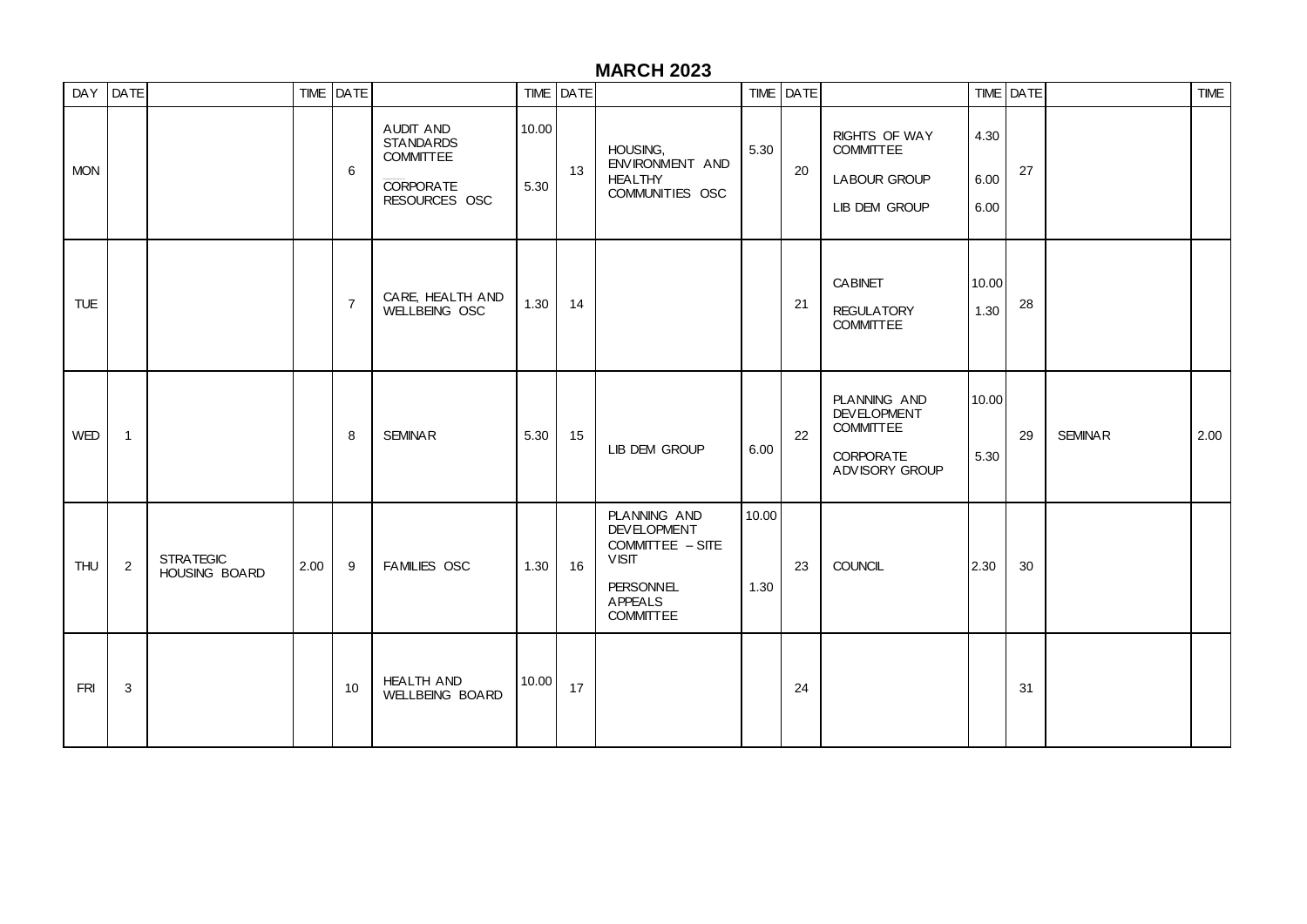#### **APRIL 2023**

|            | DAY DATE       |                     | TIME DATE |                                                                        |          | TIME DATE |                                                                                             |               | TIME DATE |                                                                                                                                              |                       | TIME DATE | <b>TIME</b> |
|------------|----------------|---------------------|-----------|------------------------------------------------------------------------|----------|-----------|---------------------------------------------------------------------------------------------|---------------|-----------|----------------------------------------------------------------------------------------------------------------------------------------------|-----------------------|-----------|-------------|
| <b>MON</b> | 3              |                     | 10        | <b>BANK HOLIDAY</b>                                                    |          | 17        | <b>CORPORATE</b><br>RESOURCES OSC                                                           | 10.00         | 24        | AUDIT AND<br><b>STANDARDS</b><br><b>COMMITTEE</b><br>HOUSING,<br>ENVIRONMENT AND<br><b>HEALTHY</b><br>COMMUNITIES OSC<br><b>LABOUR GROUP</b> | 10.00<br>1.30<br>6.00 |           |             |
| <b>TUE</b> | $\overline{4}$ |                     | 11        |                                                                        |          | 18        | CARE, HEALTH AND<br>WELLBEING OSC                                                           | 1.30          | 25        | <b>CABINET</b><br><b>REGULATORY</b><br><b>COMMITTEE</b><br>FOLLOWED BY<br><b>LICENSING</b><br><b>COMMITTEE</b>                               | 10.00<br>1.30         |           |             |
| <b>WED</b> | 5              |                     | 12        |                                                                        |          | 19        | PLANNING AND<br><b>DEVELOPMENT</b><br><b>COMMITTEE</b>                                      | 6.00          | 26        |                                                                                                                                              |                       |           |             |
| THU        | 6              |                     | 13        |                                                                        |          | 20        | <b>PERSONNEL</b><br><b>APPEALS</b><br><b>COMMITTEE</b><br><b>STRATEGIC</b><br>HOUSING BOARD | 10.00<br>2.00 | 27        | PENSIONS AND PAY<br>SUB COMMITTEE<br>FAMILIES OSC                                                                                            | 10.00<br>1.30         |           |             |
| <b>FRI</b> | $\overline{7}$ | <b>BANK HOLIDAY</b> | 14        | PLANNING AND<br><b>DEVELOPMENT</b><br>COMMITTEE - SITE<br><b>VISIT</b> | 10.00 21 |           | <b>HEALTH AND</b><br><b>WELLBEING BOARD</b>                                                 | 10.00         | 28        |                                                                                                                                              |                       |           |             |